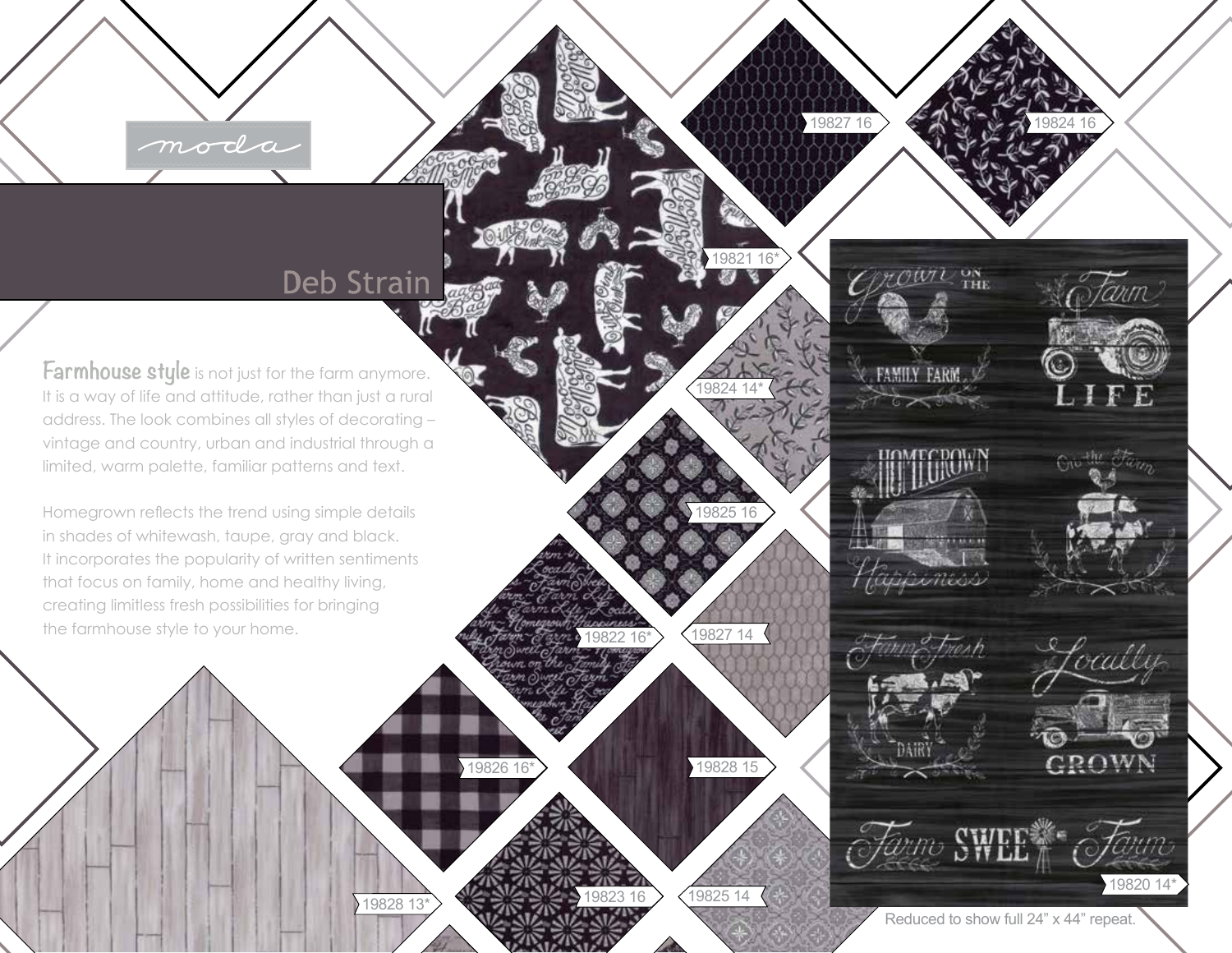

## moda

*CONTINUED ON FOLLOWING PAGE*

January Delivery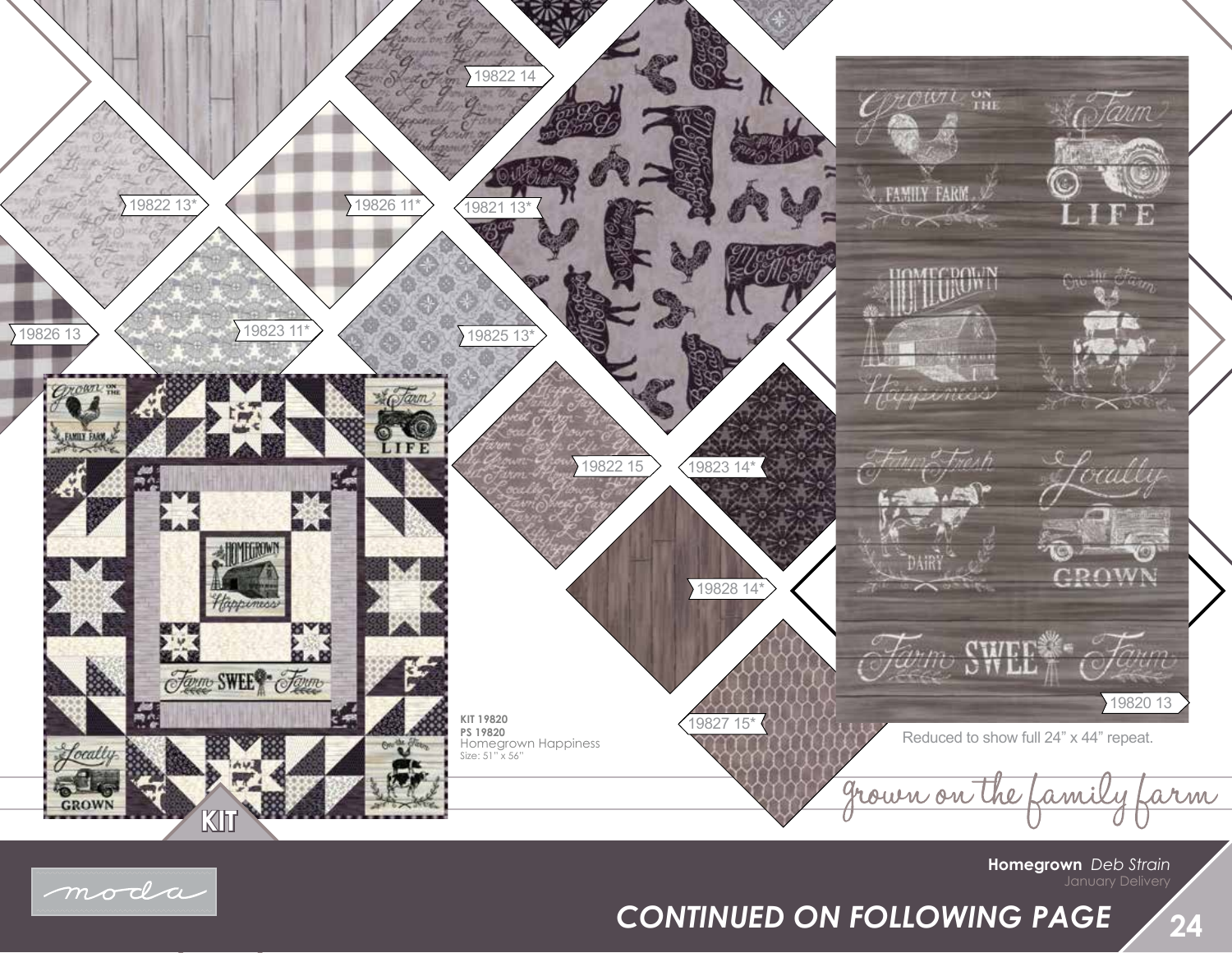